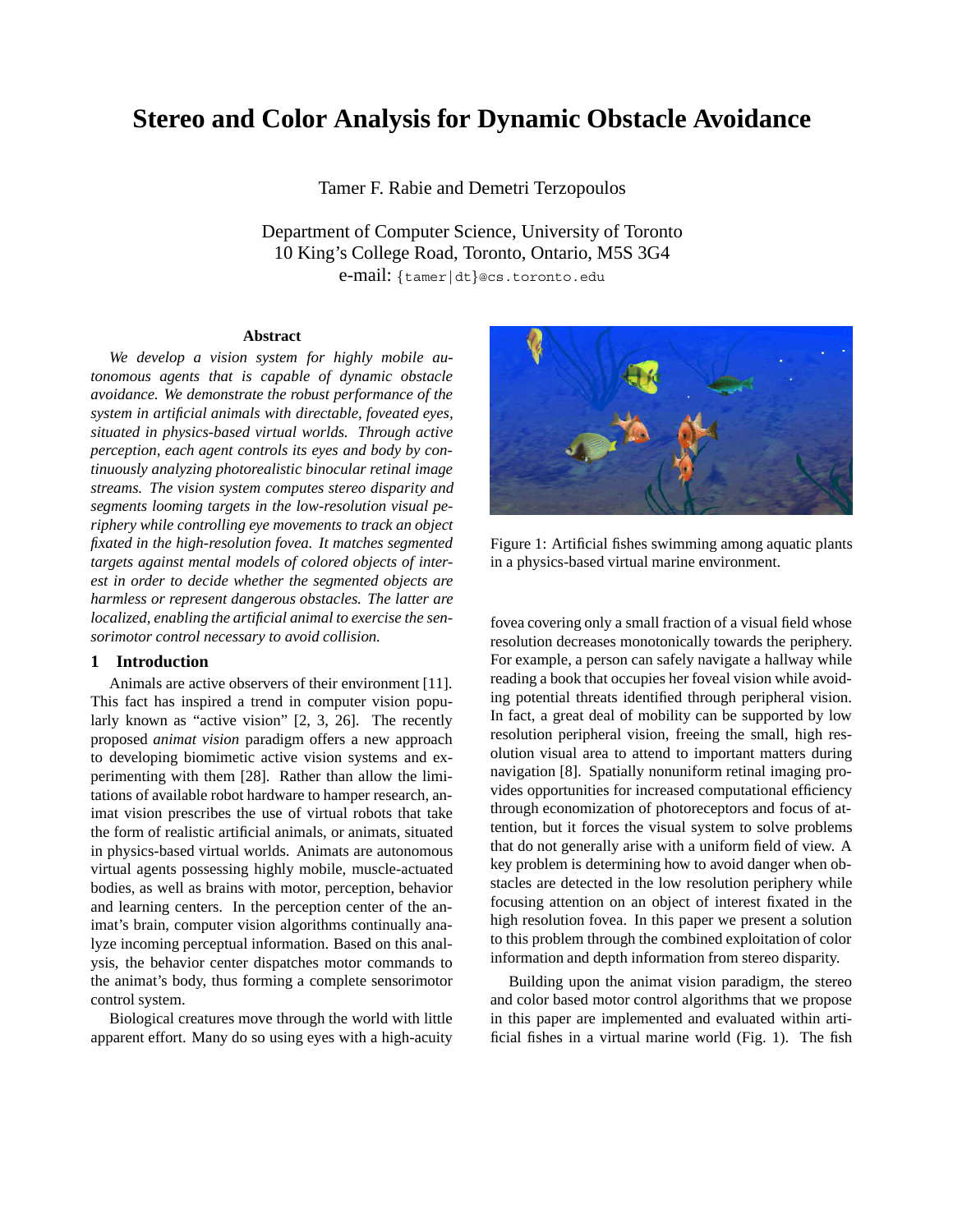animats are the result of research in the domain of artificial life (see [29] for the details). In the present work, the fish animat serves as an autonomous mobile robot inhabiting a photorealistic, dynamic environment. Our new navigation algorithms significantly enhance the prototype animat vision system implemented in prior work [28, 20, 27]. They support more robust vision-guided navigation, including obstacle recognition and avoidance. We briefly review the animat vision system in the next section before presenting, in the subsequent sections, our new work on integrating stereo disparity and color analysis for animat navigation and perception.

## **2 A Prototype Animat Vision System**

The basic functionality of the animat vision system, which is described in detail in [28], starts with binocular perspective projection of the color 3D world onto the animat's 2D retinas. Retinal imaging is accomplished by photorealistic graphics rendering of the world from the animat's point of view. This projection respects occlusion relationships among objects. It forms spatially variant visual fields with high resolution foveas and progressively lower resolution peripheries. Based on an analysis of the incoming color retinal image stream, the visual center of the animat's brain supplies saccade control signals to its eyes to stabilize the visual fields during locomotion, to attend to interesting targets based on color, and to keep moving targets fixated. The artificial fish is thus able to approach and track other artificial fishes visually.

## **2.1 Eyes and Retinal Imaging**

The artificial fish has binocular vision. The movements of each eye are controlled through two gaze angles  $(\theta, \phi)$ which specify the horizontal and vertical rotation of the eyeball, respectively. The angles are given with respect to the head coordinate frame, such that the eye is looking straight ahead when  $\theta = \phi = 0^{\circ}$ .

Each eye is implemented as four coaxial virtual cameras to approximate the spatially nonuniform, foveal/peripheral imaging capabilities typical of biological eyes. Fig. 2(a) shows an example of the  $64 \times 64$  images that are rendered by the coaxial cameras in each eye (rendering employs the OpenGL library and graphics pipeline on Silicon Graphics workstations). The level  $l = 0$  camera has the widest field of view (about  $120^{\circ}$ ) and the lowest resolution. The resolution increases and the field of view decreases with increasing l. The highest resolution image at level  $l = 3$ is the fovea and the other images form the visual periphery. Fig. 2(b) shows the  $512 \times 512$  binocular retinal images composited from the coaxial images at the top of the figure. To reveal the retinal image structure in the figure, we have placed a white border around each magnified component image. Vision algorithms which process the four  $64 \times 64$  component images are 16 times more efficient than those that process a uniform  $512 \times 512$  retinal image.

## **2.2 Foveation by Color Object Detection**

The brain of the artificial fish stores a set of color models of objects that are of interest to it. For instance, if the fish is a predator, it would possess models of prey fish. The mental models are stored as a list of  $64 \times 64$  RGB color images.

To detect and localize any target that may be imaged in the low resolution periphery of its retinas, the animat vision system of the fish employs an improved version of a color indexing algorithm proposed by Swain [25]. Since each model object has a unique color histogram signature, it can be detected in the retinal image by histogram intersection and localized by histogram backprojection.

### **2.3 Saccadic Eye Movements**

When a target is detected in the visual periphery, the eyes will saccade to the angular offset of the object to bring it within the fovea. With the object in the high resolution fovea, a more accurate foveation is obtained by a second pass of histogram backprojection. A second saccade typically centers the object accurately in both left and right foveas, thus achieving vergence. The saccades are performed by incrementing the gaze angles  $(\theta, \phi)$  in order to rotate the eyes to the required gaze direction.

## **2.4 Visual Field Stabilization using Optical Flow**

It is necessary to stabilize the visual field of the artificial fish because its body undulates as it swims. Once a target is verged in both foveas, the stabilization process assumes the task of keeping the target foveated during locomotion.

Stabilization is achieved by computing the overall translational displacement  $(u, v)$  of intensities between the current foveal image and that from the previous time instant, and updating the gaze angles to compensate. The displacement is computed as a translational offset in the retinotopic coordinate system by a least squares minimization of the optical flow between successive image frames [13].

The optical flow stabilization method is robust only for small displacements between frames. Consequently, when the displacement of the target between frames is large enough that the method is likely to produce bad estimates, the foveation module is invoked to re-detect and re-foveate the target as described earlier. Each eye is controlled independently during foveation and stabilization of a target. Hence, the two retinal images must be correlated to keep them verged accurately on the target.

<sup>&</sup>lt;sup>1</sup>Our improvements, which include iterative model histogram scaling and weighted histograms, make the technique much more robust against the large variations in scale that occur in our application. The details of the improved algorithm are presented in [28].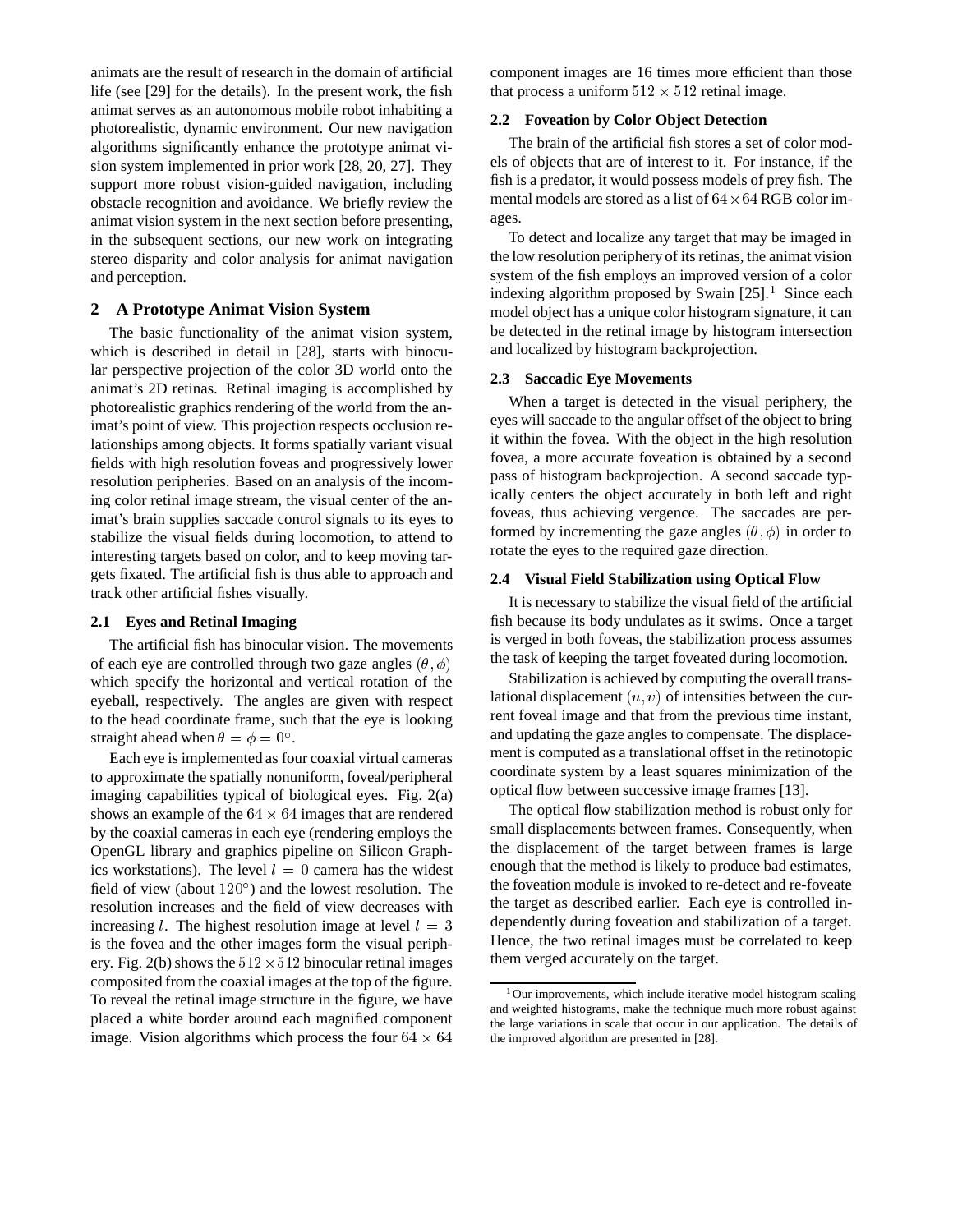

Figure 2: Binocular retinal imaging. (a) 4 component images;  $l = 0, 1, 2$ , are peripheral images;  $l = 3$  is foveal image. (b) Composited retinal images (borders of composited component images are shown in white).



Figure 3: Gaze angles and range to target geometry.

#### **2.5 Vision-Guided Navigation**

The artificial fish can also employ the gaze direction (i.e., the gaze angles) while the eyes are fixated on a target to navigate towards the target. The  $\theta$  angles are used to compute the left/right turn angle  $\theta_P$  shown in Fig. 3,

and the  $\phi$  angles are similarly used to compute an up/down turn angle  $\phi_P$ . The fish's turn motor controllers are invoked to execute a left/right turn—right-turn-MC for an above-threshold positive  $\theta_P$  and left-turn-MC for negative  $\theta_P$ —with  $|\theta_P|$  as parameter. Up/down turn motor commands are issued to the fish's pectoral fins, with an abovethreshold positive  $\phi_P$  interpreted as "up" and negative as "down". The motor controllers are explained in [29].

The remainder of the paper presents our new work on integrating color and disparity analysis within the animat vision system for dynamic obstacle avoidance.

## **3 Disparity and Color for Obstacle Avoidance**

Color and stereo algorithms have been discussed extensively in the literature in a variety of passive vision systems, but rarely have they been integrated for use in dynamic obstacle avoidance systems. Color and stereo cues have recently been integrated together with motion cues to implement a real-time passive stereo system that can de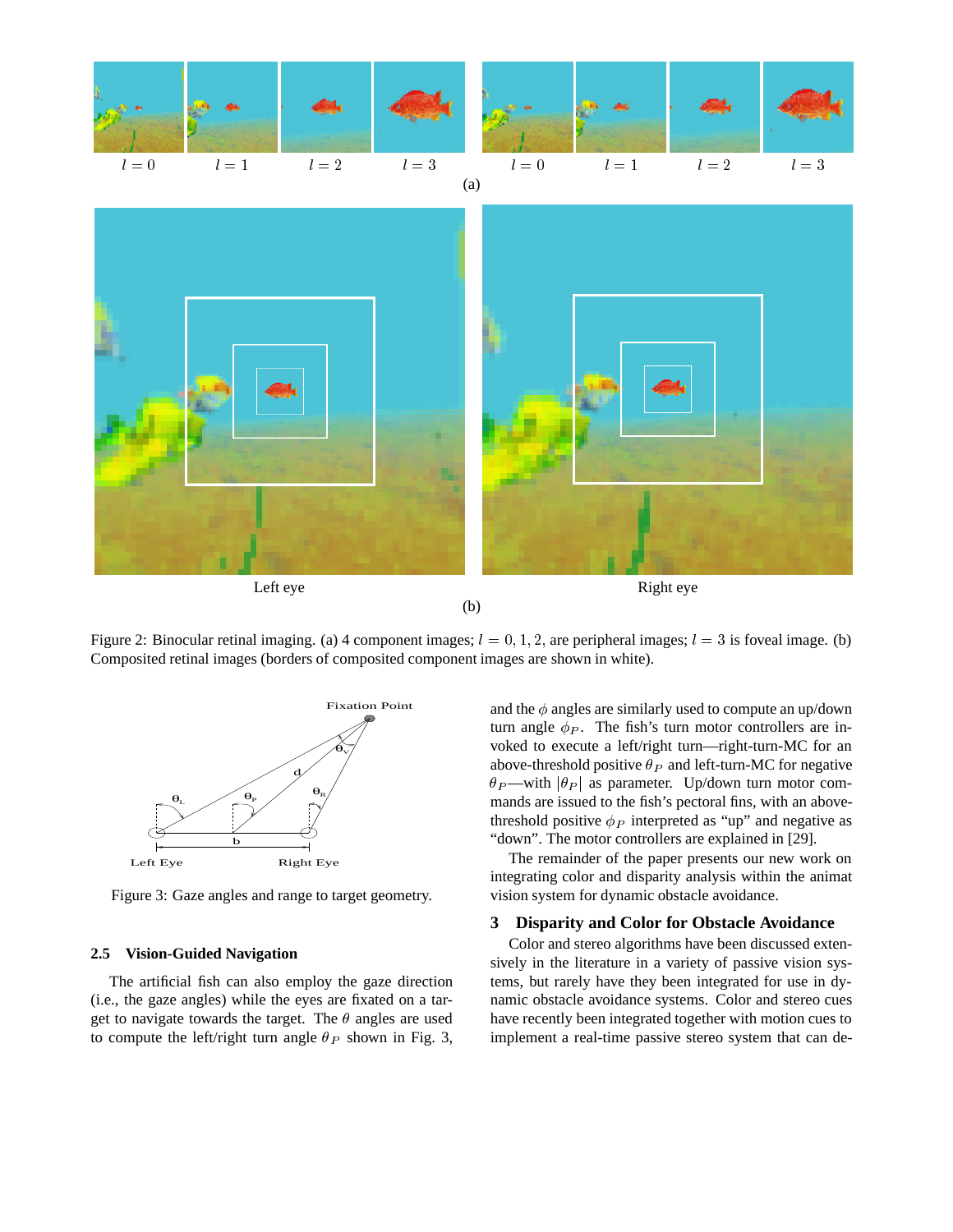tect and identify moving objects for application to surveillance and human-computer interaction [1]. Disparity and color cues have also been combined to improve the focus of attention and recognition capabilities of an active vision system [12].

Recent work involving autonomous mobile robot systems have used single image cues for obstacle detection and avoidance such as stereo disparity [6], optical flow [5], visual looming [15], peripheral optical flow [8], divergence of image flow and time-to-contact [7], and appearance based models of color and shape [21]. Shigang *et. al.* [23] have recently proposed a method for autonomous robot navigation along routes described by landmarks based on range and color information.

The following sections describe our dynamic obstacle recognition and avoidance algorithms. Exploiting stereo and color cues, the algorithms enable the animat to navigate through its virtual environment fixating and tracking a reference target in the fovea while avoiding obstacles that appear in its low resolution visual periphery.

## **3.1 Stereo Analysis**

Classical stereo analysis deals with the correspondence problem with two basic techniques; area-based methods [18, 13] and feature-based methods [19, 13]. Both types of stereo algorithms have computational problems. For example, in feature-based stereo algorithms the intensity data is first converted to a set of features assumed to be a more stable image property than raw intensities. The matching stage operates only on these extracted image features, consequently, producing sparse disparity maps. In order to obtain dense disparity maps, one is forced to interpolate missing values. Furthermore, false matches are basic to all feature-based stereo algorithms. These problems can be reduced by introducing additional constraints derived from reasonable assumptions about the physical properties of object surfaces and by increasing the number of features considered in the matching process. In area-based stereo algorithms intensity values within small image patches of the left and right views are compared and the correlation between these patches is maximized. To assure stable performance, area-based stereo algorithms need suitably chosen correlation measures and a sufficiently large patch size, which is a computationally expensive process. Other methods extract local Fourier phases of left and right images and the phase difference at each location is used to estimate disparity [22, 17, 9].

Several approaches take into consideration available biological and neurophysiological data about the human visual system [19, 22, 16]. There is biological evidence that the pattern of light projected on the human retina is sampled and spatially filtered. Very early in cortical visual processing, receptive fields become oriented and are well approximated by linear spatial filters, with impulse response functions that are similar to partial derivatives of a Gaussian function [30].

Our animat vision approach for estimating stereo disparity draws ideas from early visual processing in the primate cortex. We implement the receptive fields as steerable spatial filters that process the input images. The steerable filter responses at an image location form a *feature vector* that is used for solving the correspondence problem. The outputs of a steerable filter convolved with an image at multiple orientations provides very rich information about a local neighborhood around each pixel. Thus matching image patches from the left and right images of a stereo pair becomes simpler and the probability of a correct match increases as the length of the feature vector increases.

"Steerable filter" is a term used to describe a class of spatial filters in which a filter of arbitrary orientation is synthesized as a linear combination of a set of basis filters. Steerable filters, first developed by Freeman and Adelson [10], have been recently used for estimation of scene motion [14] and for object recognition [4] and stereopsis [16]. Simoncelli and Freeman have recently introduced a multiscale, multi-orientation steerable filter image decomposition framework called the Steerable Pyramid [24] which we use as a front-end for our stereo algorithm. It has the advantage of producing feature descriptions that are both translation- and rotation-invariant.

Our disparity estimation algorithm starts by decomposing the left and right images into steerable pyramid representations. The input images are initially low-pass filtered using a low-pass filter  $(L_0)$  with a radially symmetric frequency response. Each successive level of the pyramid is constructed from the previous level's low-pass band by subsampling it then convolving it with a bank of oriented basis filters  $(B_i)$  and a low-pass filter  $(L_1)$ . Other orientations at each level are synthesized by taking linear combinations of the basis filtered images. The number of basis filters that are needed for steering the filter is  $n + 1$ for an  $n_{th}$  – order filter. We use third-order filters, thus requiring four basis filters oriented at  $0^\circ$ ,  $45^\circ$ ,  $90^\circ$ , and  $135^\circ$ [10]. Fig. 4(a) shows these four spatial basis filters  $(B_i)$ which form a steerable basis set; any orientation of this filter can be written as a linear combination of the basis filters. Fig. 4(b) shows the two low-pass filters used to construct the pyramid. Typically,  $L_0(w)$  is chosen to be  $L_1(w/2)$  in the frequency domain [24]. Fig. 5 shows an example of a three-level steerable pyramid for a single orientation for an image acquired by the animat's right eye.

Feature vectors  $f_R(x, y, l)$  and  $f_L(x, y, l)$  are then constructed from the right and left pyramid responses for each pixel at each level of the pyramid by combining the responses of the multi-orientation steerable filters at each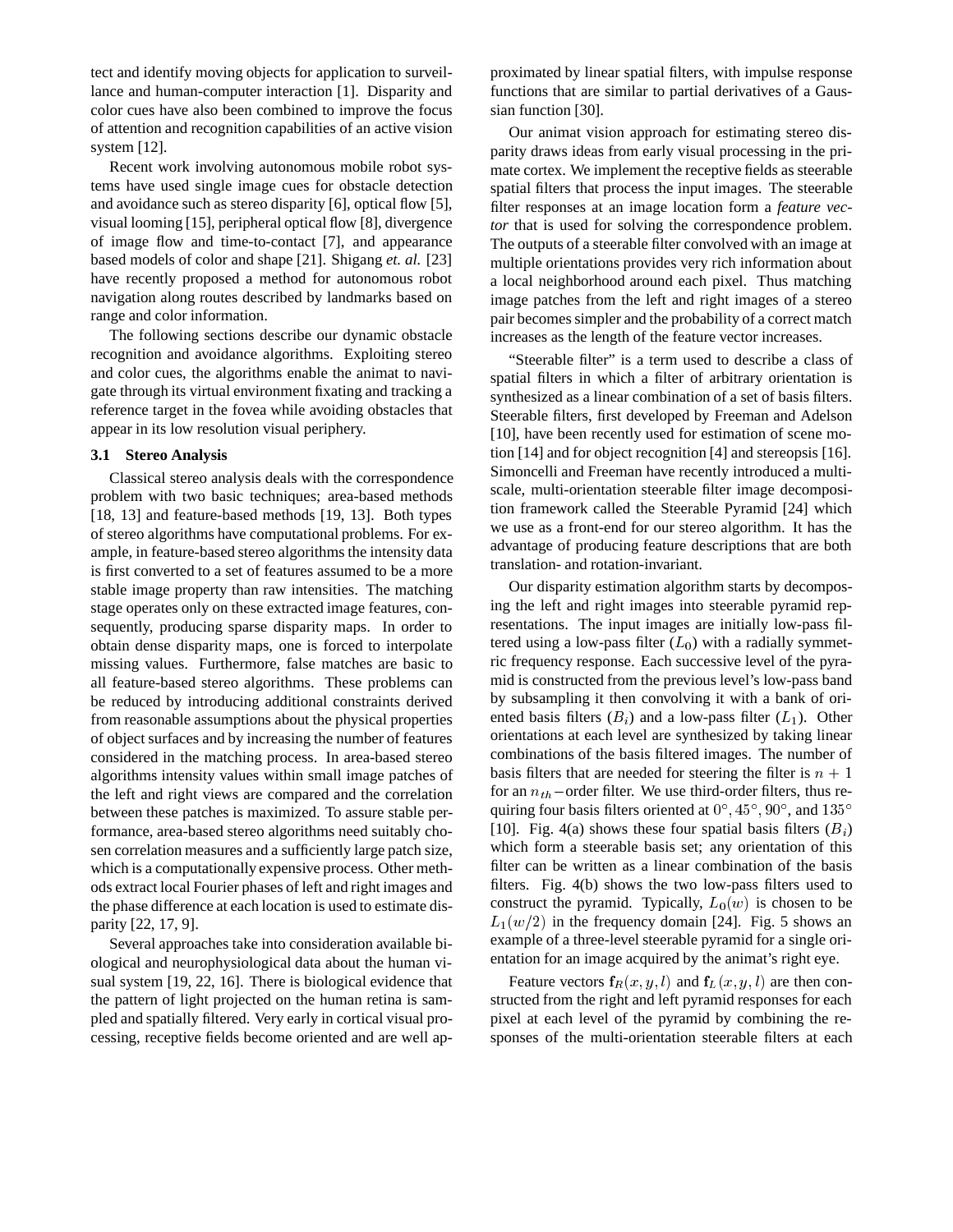

Figure 4: (a) Four basis filters oriented at  $0^{\circ}$ ,  $45^{\circ}$ ,  $90^{\circ}$ , and 135°. (b) Left:  $L_1$  low-pass filter, Right:  $L_0$  low-pass filter.

pixel into a vector that provides a rich description of the intensities at that pixel in the image. To further enrich the description of each pixel, we make use of the  $(R, G, B)$ color signals from our color images, including them in the feature vector. This simple addition improves our matching process considerably by restricting the matching process to areas of similar color composition, which can be considered as a sort of color-feature constraint.

An initial disparity map is estimated at each individual level by matching left and right feature vectors by minimizing the mean square error (MSE) between left and right feature vectors. The MSE measure is computed over all the elements in the vector as follows;

$$
E_m = \frac{1}{S} \sum_{i \in S} [\mathbf{f}_R^i(x, y, l) - \mathbf{f}_L^i(x + d_x, y + d_y, l)]^2, \tag{1}
$$

where S is the feature vector size. The MSE measure  $E_m$ is computed for a limited range of horizontal and vertical disparities  $d_x(l) \in D_x(l)$  and  $d_y(l) \in D_y(l)$  within a window of size  $D_x(l) \times D_y(l)$  (typically,  $D_x(0) = 20$ , and  $D_y(0) = 10$ . The  $(d_x(l), d_y(l))$  value that minimizes the MSE within this window is taken as the best initial disparity estimate at pixel  $(x, y, l)$  at pyramid level l. A boundary condition of zero disparity at image borders is applied. Also a zero disparity condition is applied to locations where no match is possible, such as across constant intensity areas. The disparity range used lies within  $\left[-\frac{D(t)}{2}, \frac{D(t)}{2}\right]$ . The disparity range differs from level to level and is given as,

$$
D_x(l) = \frac{D_x(0)}{2^l},
$$
  
\n
$$
D_y(l) = \frac{D_y(0)}{2^l}.
$$
\n(2)

A coarse-to-fine-flow-through strategy is then taken based on the assumption that for level  $l$  disparity estimates  $|d(l)| > |\frac{D(l)}{4}|$  are more accurately estimated at the coarser level  $l + 1$ . Thus at coarse levels, large disparities are estimated presumably more accurately, and these flow through to the finer levels; small disparities that are estimated from the finer levels are assumed accurate since they cannot be estimated at coarser levels due to the loss of high frequency structure from the original coarse-level images.





Figure 5: (a) An image acquired by the animat's right eye, (b) A three-level Steerable Pyramid of the image in (a) shown for a single orientation.

Each disparity estimate  $(d_x(l), d_y(l))$  at each level is median filtered at an appropriate scale before flow-through is performed (the window size used increases from coarse levels to fine levels – mainly  $3 \times 3$  and  $5 \times 5$  for  $128 \times 128$ images). The full frame level is then median filtered to give the final disparity estimate. The median filtering step is required to correct for outlier disparity estimates that deviate from the correct expected estimate (a form of smoothness constraint on the estimates).

The stereo matching algorithm can be made more efficient by exploiting the epipolar geometry of the eyes of the artificial animal. The eye virtual cameras described in section 2.1 have identical focal lengths  $f_c$ . The eyes mounted in the animat's head may be aligned horizontally to within a scan line. To simplify the matching process we try to reduce the vertical disparity search range  $D_y$  as much as possible by restricting epipolar lines to one row. This is done by tying the vertical gaze angles together when acquiring stereo images; i.e., setting  $\phi_R = \phi_L$ . The vertical disparity search range  $D<sub>y</sub>$  is nevertheless larger than one pixel due to non-uniform perspective distortions associated with the large field of view virtual cameras.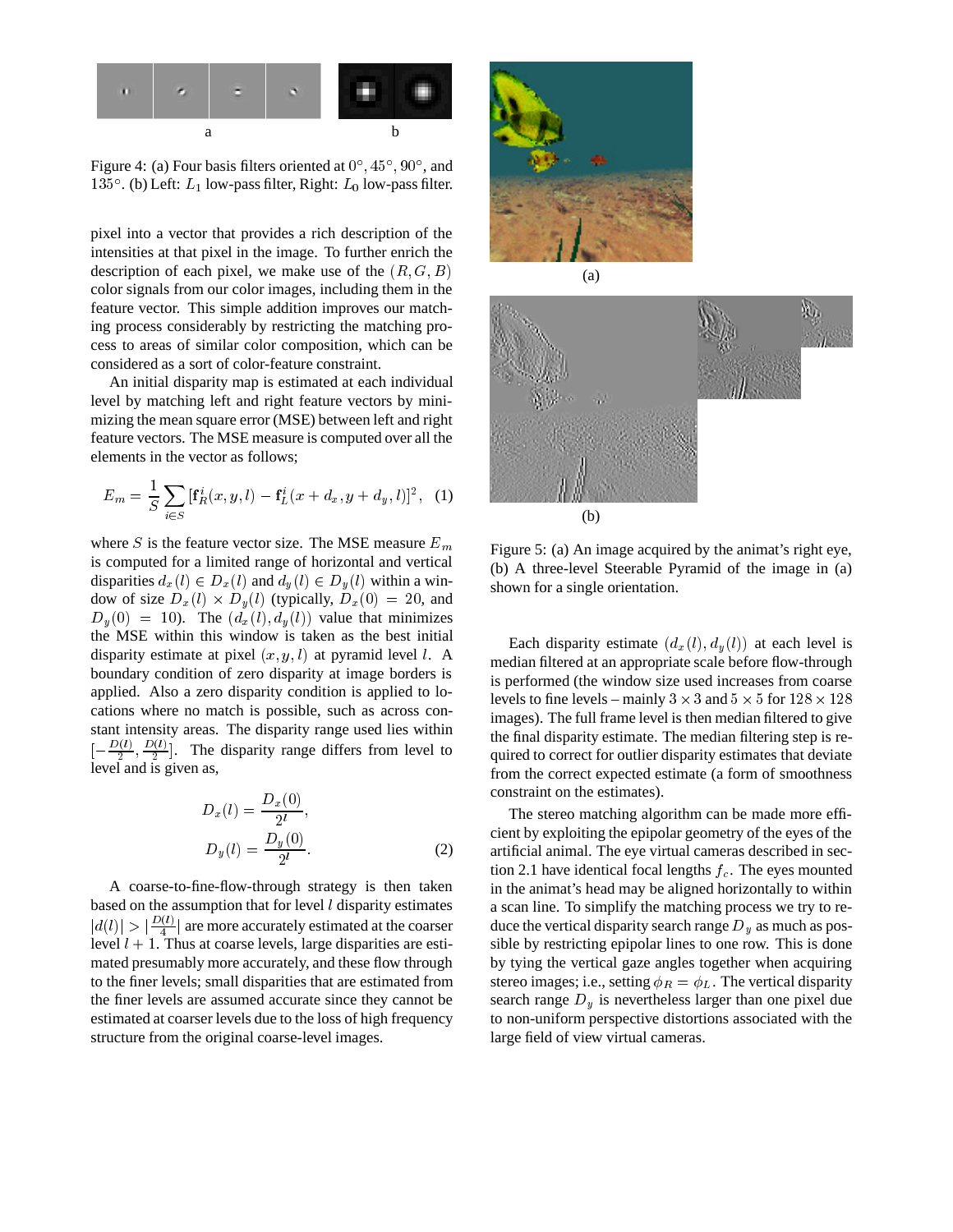





(c)

Figure 6: (a) Right and Left images acquired by the animat's eye and the estimated disparity map. (b) Stereo sparse random-dot-stereogram with 3% black dots and estimated disparity. (c) Pepsi sequence, left: frame 3, center: frame 0, right: estimated disparity.

Fig. 6 shows disparity maps estimated by the algorithm for real images, a random-dot stereogram, and retinal images acquired by our animat.

## **3.2 Color Obstacle Recognition and Localization**

Next we develop a strategy to distinguish between dangerous obstacles and benign objects by combining the disparity cues estimated using the above algorithm with color cues available naturally from the acquired photorealistic images.

The animat continuously computes a disparity map from its stereo retinal input as it navigates through the virtual world. The estimated disparity map is used as a bottom-up cue to alert the animat of potential danger from objects that come too close. The disparity map is first segmented into potential obstacles. Then each segmented object is examined and matched against color mental models of designated dangerous obstacle objects. A match indicates that a candidate object is really an obstacle and is to be avoided, otherwise the object is considered harmless. Harmless objects include food particles and sea weeds.

The disparity map  $d(x, y)$  is segmented via thresholding. The appropriate disparity threshold is taken to be proportional to the disparity at the fixation point, which is the reference target that the animat is tracking foveally. This is given as,  $dt = \mu d(0, 0)$ ; i.e., if the disparity of the localized object is at least  $\mu$  times the estimated disparity of the reference target then this object is considered too close (typically  $\mu = 1.0$ ). Values of  $d(x, y) > dt$  are considered to belong to potential obstacles, while values of  $d(x, y) < dt$ are set to the minimum disparity estimate. This segmentation step focuses the attention of the animat on potential obstacles while disregarding the rest of the peripheral view, thus simplifying the system as well as improving its robustness to false alarms.

The corresponding segmented pixels in the right eye image give the actual segmentation of the color objects. The color histogram of this segmentation is intersected with the color histogram of the mental models of stored obstacles, using the color methods described in [28]. A match indicates that this segment contains an obstacle; no match indicates a false alarm and the animat continues in its current path.

To localize a detected obstacle accurately, the exact region of support of this obstacle must be properly segmented out from the original segmentation obtained above. To tackle this non-trivial problem, we make use of Swain's color histogram backprojection methods [25]. Briefly, histogram backprojection gives large weights to pixel locations in the image whose color histogram closely resembles the color histogram of the model. This suggests, that we can use the backprojection itself to get an exact segment of the detected obstacle; pixel weights in the backprojection that are greater than an appropriate threshold are considered to belong to the obstacle. The threshold is determined empirically and for our case we used a value of 0.5 to separate the obstacle from outliers. Once the color region of support of the obstacle has been determined, the corresponding region in the disparity map gives the estimated disparities of the obstacle over the region. The updated disparity map is convolved with a circular disc of area equal to the area of the segmented obstacle's region of support. This will blur out any misclassified pixels in the segmentation while emphasizing the obstacle and facilitating its localization. The pixel location  $(x_c, y_c)$  of the peak in the blurred disparity map localizes the obstacle. Fig. 7 shows images of the various segmentation steps.

#### **3.3 Obstacle Avoidance Strategy**

The point of localization  $(x_c, y_c)$  obtained from the peak in the blurred disparity map is used to compute the steering angles the animat must use to steer clear of the obstacle. The angular location with respect to the right eye is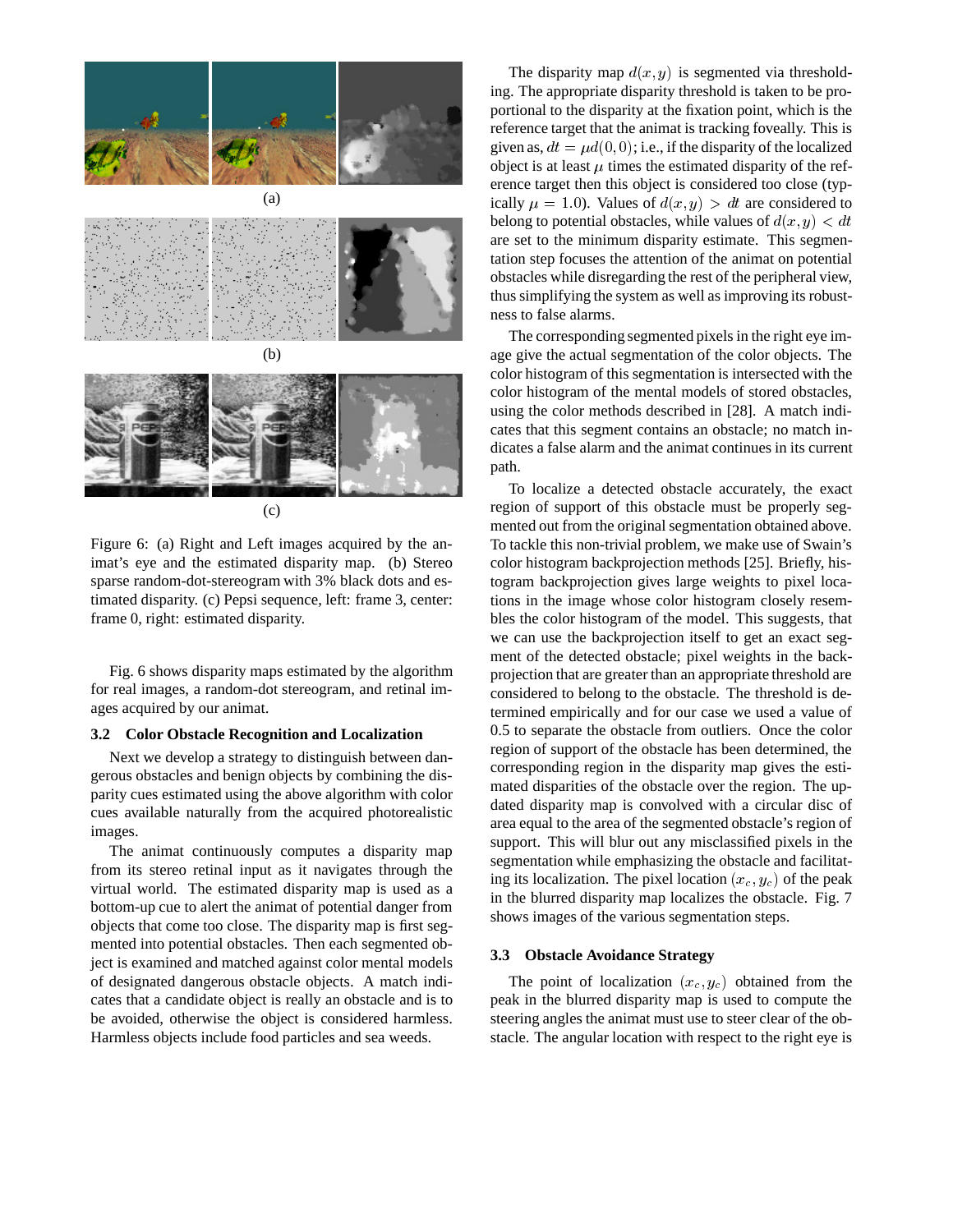

Figure 7: (a) Thresholded disparity map of fig. 6-(a). (b) Corresponding color segmentation of potential obstacles. (c) Backprojection map. (d) The exact region of support of the segmented obstacle. (e) The localization of the obstacle by blurring the corresponding segmentation of the disparity map.



Figure 8: Relationship between close objects and large steering angles.

given as

$$
\theta = \tan^{-1}(\frac{x_c}{f_c}),
$$
  
\n
$$
\phi = \tan^{-1}(\frac{y_c}{f_c}).
$$
\n(3)

The turn angles given to the animat's motor controller are, thus, proportional to  $(-\theta, -\phi)$ ; i.e., in the opposite direction, to avoid collision while still fixating on a reference target to stabilize the visual world.

The merit of using  $(-\theta, -\phi)$  for steering the animat is twofold: 1) simplicity of computing a steering vector and, 2) the fact that for close objects  $(\theta, \phi)$  is large, as is depicted in Fig. 8. Therefore, the turn maneuver will be large to avoid the obstacle quickly. The farther away the obstacle, the smaller the turn angles, hence steering will not be excessive.

Figure 9 shows frames from a top view of a sequence showing the animat navigating in its environment. The animat is fixating and tracking a target red fish while avoiding obstacles in the form of other fish obstructing its path. The figure shows two instances where the animat encounters an obstacle (frames 156 and 180). These are followed by frames showing how the animat has successfully avoided the obstacle by steering its body in the opposite direction as explained above. The white lines emanating from the eyes of the observer indicate the gaze direction.

## **4 Summary and Conclusions**

We have presented computer vision research carried out within the animat vision paradigm, which employs lifelike artificial fishes inhabiting a physics-based, virtual marine world. We have successfully implemented a set of active vision algorithms for artificial fishes that integrate stereo and color analysis. These algorithms support robust visionguided navigation and obstacle recognition and avoidance abilities, enabling the animat to better understand and interact with its dynamic virtual environment. Our work should also be relevant to the design of active vision systems for physical robotics.

#### **Acknowledgements**

The research described herein was supported by grants from the Natural Sciences and Engineering Research Council of Canada.

## **References**

- [1] H. Arakawa and M. Etoh. An integration algorithm for stereo, motion and color in real-time applications. *IEICE Transactions on Information and Systems*, E78-D(12):1615 – 1620, December 1995.
- [2] R. Bajcsy. Active perception. *Proceedings of the IEEE*, 76(8):996–1005, 1988.
- [3] D. Ballard. Animate vision. *Artificial Intelligence*, 48:57– 86, 1991.
- [4] D.H. Ballard and L.E. Wixson. Object recognition using steerable filters at multiple scales. In *Proc. IEEE Workshop on Qualitative Vision*, pages 2 – 10, Los Alamitos, CA, June 1993.
- [5] M. Campani, A. Giachetti, and V. Torre. Optic flow and autonomous navigation. *Perception*, 24:253–267, 1995.
- [6] Y.C. Cho and H.S. Cho. A stereo vision-based obstacle detecting method for mobile robot navigation. *Robotica*, 12(3):203 – 216, May - June 1994.
- [7] D. Coombs, M. Herman, T. Hong, and M. Nashman. Realtime obstacle avoidance using central flow divergence and peripheral flow. In *Proc. Fifth Inter. Conf. Computer Vision*